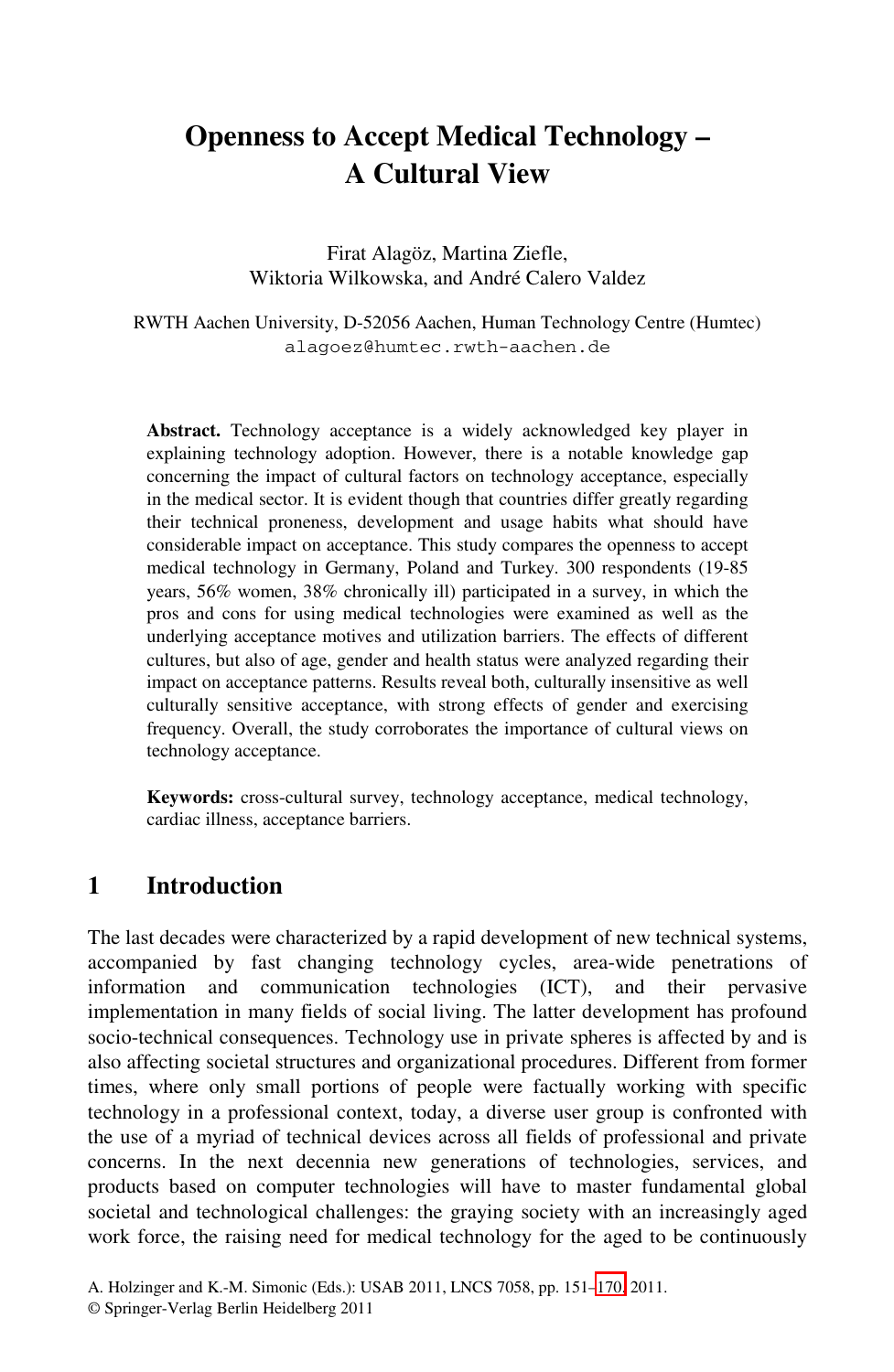integrated in the social environments of persons and an increase in the complexity of technologies to be handled by diversely skilled persons. More than ever, usable interfaces, a broad understanding of these technologies as well as slick user experience will be critical success factors for acceptance, sustainability and competitive capacity of any technical system.

## **1.1 Technology Acceptance**

Technology acceptance and technology adoption, respectively, describes the approval, favorable reception and ongoing use of newly introduced devices and systems. The first model of technology acceptance model (TAM) had been formulated and empirically validated by Davies et al. [1]. It refers to *the ease of using a system* (the degree to which a person believes that using a particular system would be free of effort) and *the perceived usefulness* (the degree to which a person thinks that a technical system increases job performance) as the two main determinants.

Even though the TAM was confirmed by many studies, one of the main criticisms of the TAM was that external factors such as the influence of individual user variables on technology acceptance were almost completely disregarded. In later refinements of the model (e.g. [2]), social and cognitive processes of users interacting with technology were added, which influence technology adoption behaviors (performance expectancy, effort expectancy, social influence, and facilitating conditions). Also, individual factors received attention to impact the technology acceptance. Although the vital importance of ensuring that the technology produced is both usable and appropriate for a diverse user group, recognition of the importance of diversity is only slowly influencing mainstream acceptance studies [3, 4, 5]. Design approaches thus have to undergo a radical change taking current societal trends into account, which have considerable impact for the inclusion of a diverse user group. Yet, only few studies concentrated on the diversity of users and their acceptance patterns [6, 7, 8, 9, 43, 44], even though it is clear from daily life experience that people may have different adoption behaviors due to individual characteristics.

## **1.2 Cultural Impact on Technology Acceptance**

Another blind spot of existing models of technology acceptance is their cultural neutrality or, still worse, their ignorance to cultural impacts on acceptance. Still, the development of technology seems to be tailored to predominately young, technology experienced, Western, middle- and upper class males [5, 10, 11, 12]. Up to now there is a notable lack of knowledge on how society and culture affect the technology acceptance and the underlying reasons for or against technology usage [13, 14]. Comparably few studies have been concerned with the investigation of technology acceptance across national boundaries [15, 16, 17, 18]. Undoubtedly, existing knowledge about technology acceptance – mostly referring to highly-developed western countries – cannot be simply transferred to other cultures, as the cultural beliefs and values form a cultural mental model [19], which definitively impacts technology acceptance in a differential way [13, 20, 21, 22].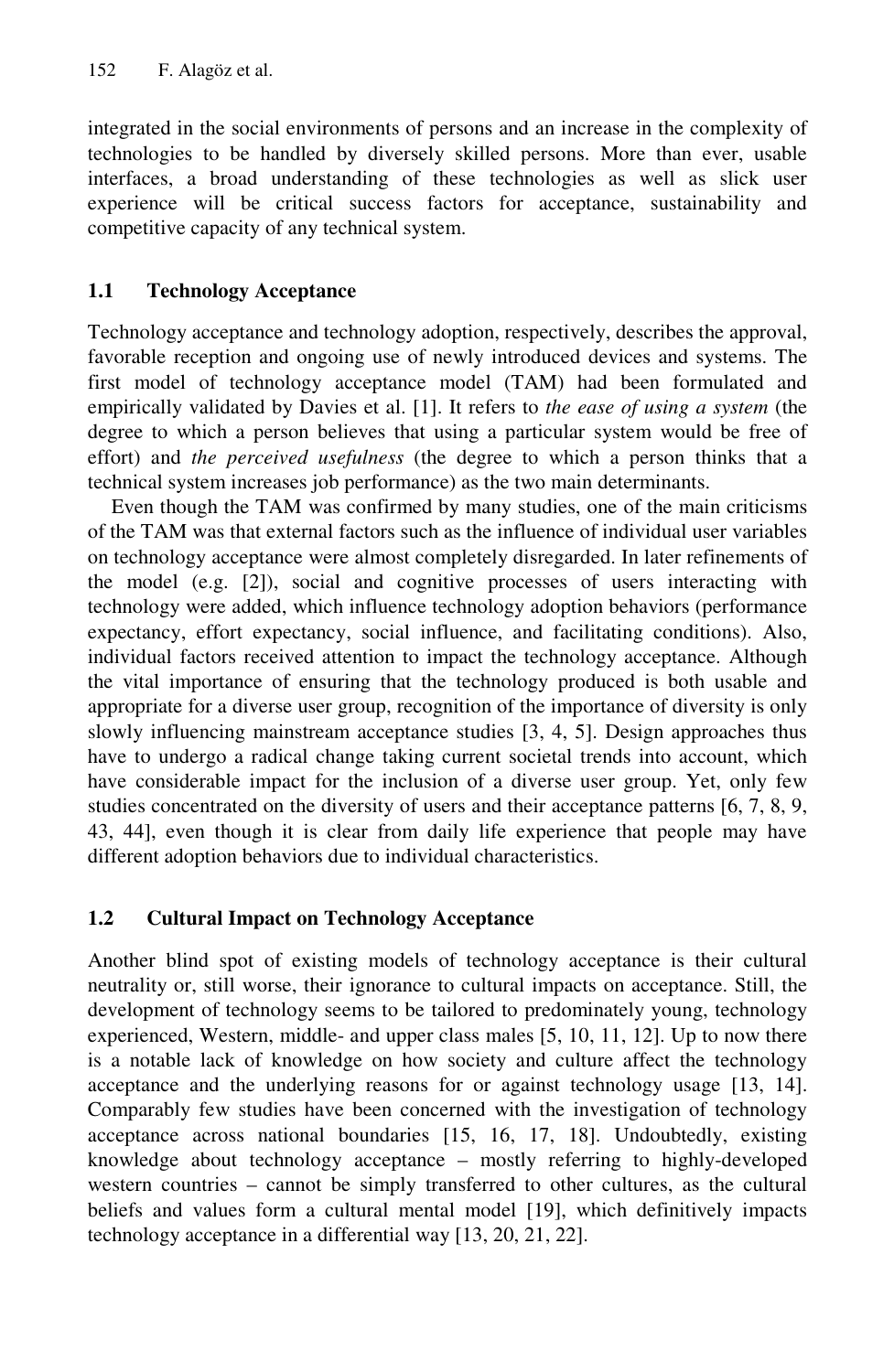Persons do not use a single technology in isolation, but within a social and cultural context. These contextual factors are influencing how humans are acting with technology; the use of technology modifies the embedding context [5]. Social taboos, legal and political constraints as well as ethics, religious traditions and values differ across cultures. Thus, users around the world may differ in perception, cognition and style of thinking, cultural assumptions and values. This especially applies to underdeveloped countries, but also to countries, which experienced a quick technology change over the last years, striving for economic welfare and closing the technological gap to highly developed countries [23].

Culturally informed medical technology acceptance is another prominent issue [24, 25]. Whether medical technology is accepted in different cultures depends to a large extent on cultural mindsets of family caring, as well as on cultural ageing concepts [4] and prevailing health-care structures [25], which might imply a different form of social and societal responsibility of others. Also, the cultural handling of illness and the acceptance of end of life decisions are highly culturally sensitive [26, 27, 28].

## **1.3 The Specificity of Acceptance Towards Medical Technology**

In most of the studies, technology acceptance had been examined and validated for ICT, predominantly in a job-related context. This is due to the context in which the TAM had been developed. In the 1980ies, when personal computers entered the offices national wide, there was a considerable need to understand technology adoption behaviors in the working context. A transfer of its assumptions on medical technology acceptance is highly disputable though [3, 7, 9]. Rather, it is reasonable to assume that the acceptance of medical technology distinctly differs from acceptance patterns of ICT technologies: First, medical devices are used not just for fun, but out of (critical) health states and vital medical reasons. Second, beyond its importance for patients' safety and the feeling of being safe, medical technology touch on "taboo" areas associated with disease and illness [4], which has an intricate impact on acceptance. Third, recent studies report that medical technical assistance is often perceived as breaking into persons' intimacy and privacy spheres and leads to a feeling of being permanently controlled [4, 29]. Recently it had been found that users – in case of using a medical device – reported to fear to be continuously controlled, while this was not ascribed to a device in the ICT context (mobile phone) [30]. Finally, a higher heterogeneity in user groups and an even stronger impact of individual factors on acceptance is expected for medical technologies, as users/patients might be far older than "typical ICT-users" and they might additionally suffer from multiple physical and psychological restraints in comparison to healthy user groups.

## **1.4 Questions Addressed and Logic of Research Procedure**

If we want to recognize the impact of technology adoption on persons' social lives, a deeper understanding of technology acceptance is needed. Yet, hardly any study so far considered cultural factors on the acceptance of medical technologies. This was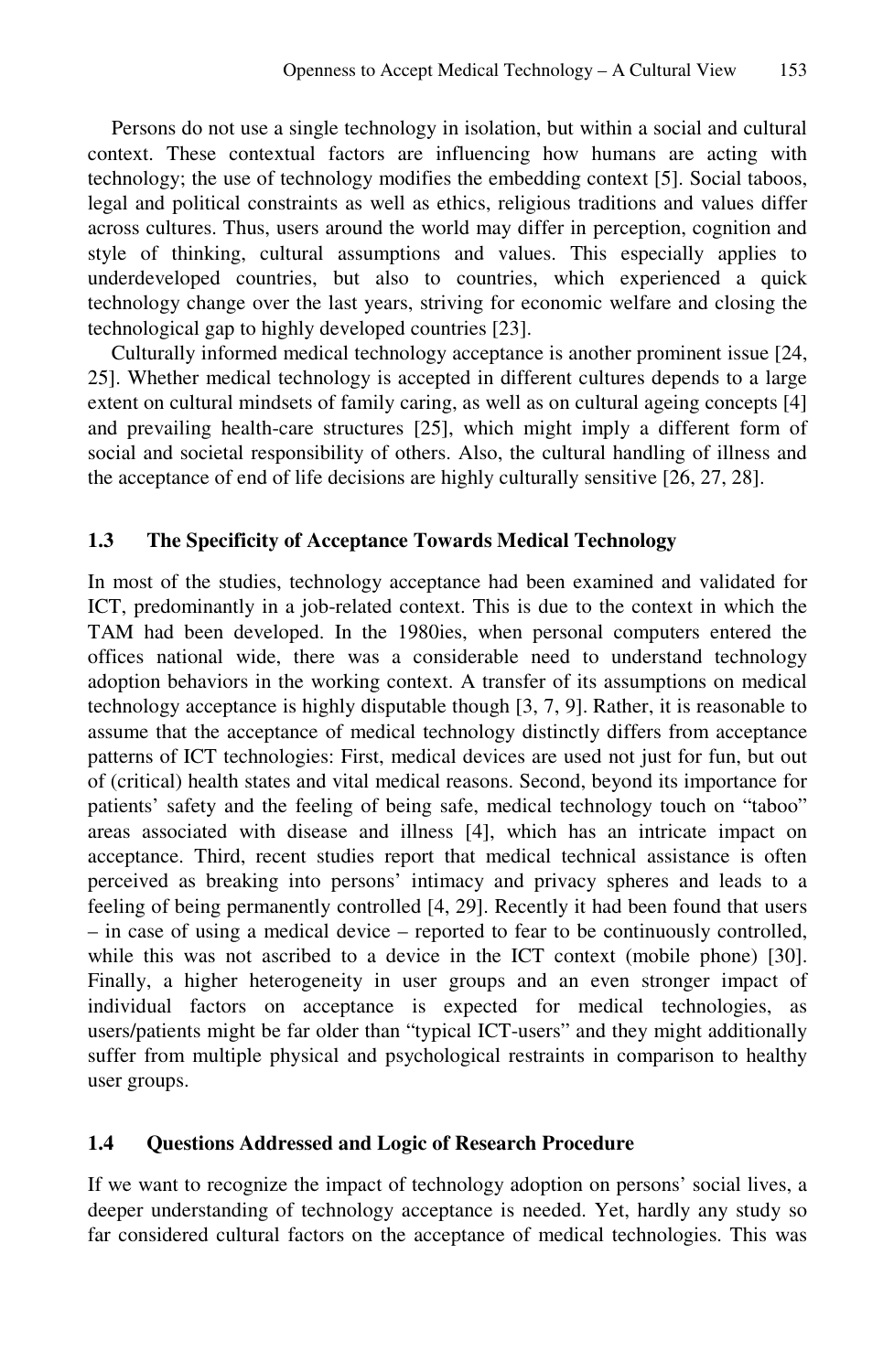undertaken in the current study. Users in three different countries (Germany, Poland and Turkey) were examined regarding the extent of medical technology acceptance, thereby learning the specificity of pro-using arguments as well as usage barriers. The intention of the recruitment procedure of respondents was to reach a healthy mix of all ages, genders and health conditions, as well as diverse education and income levels across the three countries. This was done primarily on a "best-effort" basis, starting from face-to-face visits to cardiology departments of several different hospitals with the help and/or by selected members of the author's extended social networks. A small handful of younger and middle-aged participants were reached by online advertisements in medical forums. Special care was taken to not primarily employ the author's networks to recruit "the usual suspects" of university students for the younger aged group, as it is widely known that external validity is low in participants' which do not represent the whole target group [31, 32].

# **2 Methodology**

The following section presents the methodology and research model of this study.

## **2.1 Research Model**

The acceptance of and intention to use medical technology was measured with 19 items in total, divided into nine pro items and ten contra items (depicted in Table 1), each on a 4-point Likert scale ranging from 4 ("agree") to 1 ("do not agree"). The items were developed and tested in earlier studies [15, 42], based on interviews and focus-groups with participants suffering from chronic cardiovascular diseases.

| <b>PRO</b>                                                 | <b>CON</b>                                                     |  |  |  |  |
|------------------------------------------------------------|----------------------------------------------------------------|--|--|--|--|
| Yes, I use / would use medical technology, because         | No, I do not use / I would not use medical technology, because |  |  |  |  |
| I would feel safer.                                        | I do not want to be ruled by technology.                       |  |  |  |  |
| I could see the doctor less often.                         | I do not want to be annoyed by technology with bad usability.  |  |  |  |  |
| I would be able to live independently at home.             | I do not need it.                                              |  |  |  |  |
| I would be relieved of my health responsibilities.         | It is too complicated for me.                                  |  |  |  |  |
| I find it convenient to not have to remember everything    | I think it is unreliable.                                      |  |  |  |  |
| myself (drugs, doctor appointments, measuring vitals)      |                                                                |  |  |  |  |
|                                                            | It can't change my health status.                              |  |  |  |  |
| I would stay mobile in spite of illness.                   | I cannot stand total supervision.                              |  |  |  |  |
| I would not be a burden for others.                        | I do not want others to learn of my illness.                   |  |  |  |  |
| I would stay mentally fit in spite of old age and illness. | I do not want to be constantly reminded of my illness.         |  |  |  |  |
| My health would improve.                                   | I am afraid of false information.                              |  |  |  |  |

**Table 1.** Pro items (Cronbach's  $\alpha = .903$ ) and Contra items ( $\alpha = .864$ ) used in three surveys. English translations were done for illustration purposes and did not undergo revision.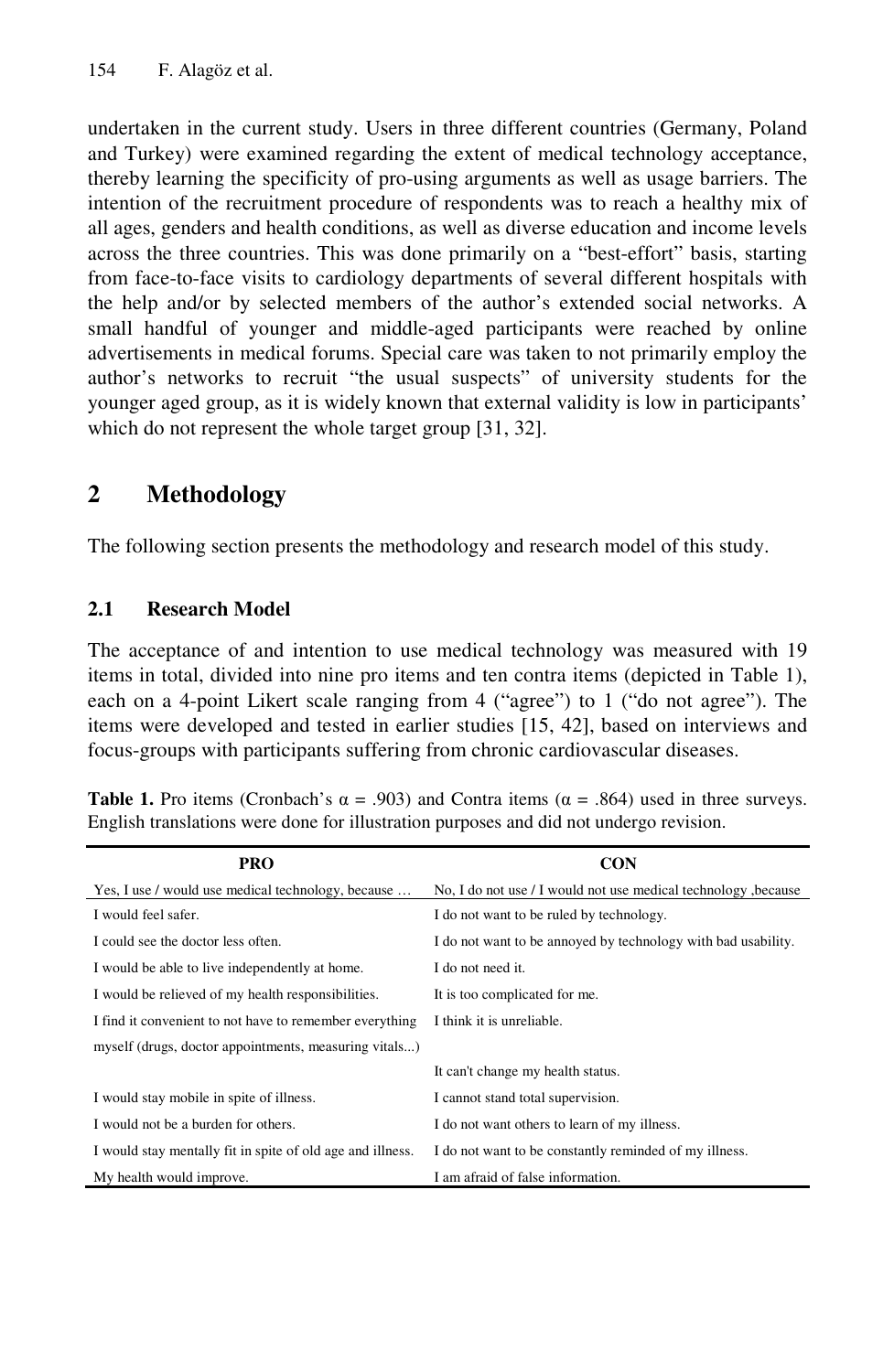Pro arguments, measuring the perceived benefits and motives to use medical technology, were summed up to a scale ranging from minimum 4 points to a maximum of 36 points (full acceptance and intention to use medical technology). Contra arguments, measuring utilization barriers and motives against the use of medical technology, were also summed up to a scale from 5 to 40  $(40 = \text{full rejection})$ and distrust regarding medical technology). Reliability analysis with standardized Cronbach's alpha reached excellent values for Pro (.903) and Con (.864).

In Figure 1, the research model is illustrated. The Pro and Con scales were the *two dependent variables* in this study, each analyzed according to *seven independent variables*: (1) country, (2) age, (3) gender, (4) heart disease, (5) exercise frequency and (6) ICT technology acceptance, measured via 9 items each for (6a) perceived ease of use (PEU) and (6b) perceived usefulness (PU) of mobile phones, chosen based on previous research for the three countries under study [15]. PEU mobile and PU mobile were each measured with 9 items and summed up to a scale with maximum 36 (easy to use / very useful). Standardized Cronbach's alpha values for PEU mobile (.886) and PU mobile (.860) were also very high.

To maintain groups of satisfactory sample size during analysis, median-splits had to be employed for age (50 years), exercise frequency (once per week), PEU mobile (25 out of max 36) and PU mobile (24 out of max. 36). This furthermore kept the analysis complexity manageable. "Best guess" tests without median-split (where appropriate) showed that loss of power was tolerable.



**Fig. 1.** Research model: dependent variables Pro and Con surrounded by independent variables

#### **2.2 Questionnaire**

In order to reach a large number of participants from three different countries and with respect to the diversities in culture, age and health status, the questionnairemethod was employed. The questionnaire was designed to obtain specific data of four main categories: (a) demographic data (country, age, gender, education, profession, income), (b) health status and related variables (chronic cardiovascular condition, risk factors, coping styles, exercise frequency), (c) technology experience (PEU and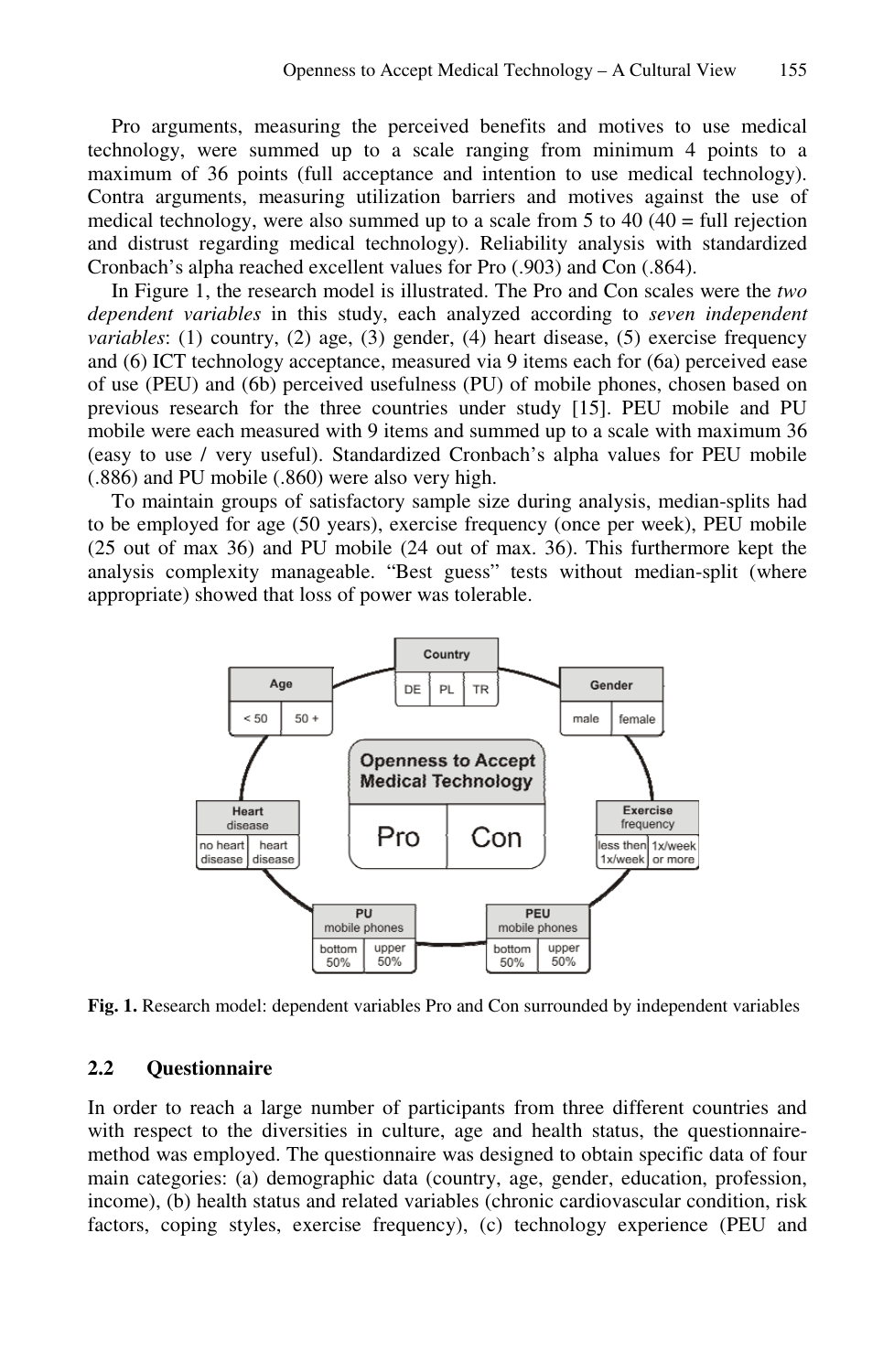usability of ICT), and (d) acceptance and intention to use medical technology (pro / contra arguments). Whether participants suffer from a chronic cardiovascular condition (henceforth "heart disease") was self-reported and ranged from having chronic high blood pressure over coronary heart disease to having a heart transplant. The questionnaire was first developed in German during earlier studies [15, 42] and revised by a sample of older adults  $(n = 10)$  as well as two usability experts with respect to issues of comprehensibility and wording of items. After passing this quality control step, the questionnaire was translated into Polish and Turkish by professional translators. The final version of the questionnaire consisted of closed multiple-choice questions, using a four-point Likert scale to help force a choice and reduce complexity. The items ranged from "agree" (4) to "do not agree" (1). Every itemblock further had a field for additional remarks. The total time to fill in the questionnaire took 20-30 minutes, depending on the health status of the participants.

## **2.3 Participants**

The data of  $N = 300$  respondents were analyzed in this study (see Fig. 2). Of these, 72 (24%) live in Germany, 111 (37%) in Poland and 117 (39%) in Turkey. There were 114 (38%) participants with heart disease, of which 67 (59%) were female.



**Fig. 2.** Frequency distribution of study participants  $(N = 300)$ 

Participant's age ranged from 19 to 85 (m=50.7; SE=.891). The age distribution is depicted in Fig. 3. An age analysis via three-way independent ANOVA (sig. p=.05) revealed significant main effects of country  $(F(2, 288) = 11.608; p < .000)$ , showing that Polish participants were the youngest  $(m_{PL}=44.7)$ , followed by German participants (m<sub>DE</sub>=50.2). Turkish participants were the oldest group (m<sub>TR</sub>=56.5). Participants with heart disease also significantly differed by age across countries (F(1, 288) = 68.216; p < .000), with participants without heart disease being younger ( $m_{no}$ ) heart  $d = 45.4$ ) than those with heart disease ( $m<sub>heart</sub> = 59.2$ ). Furthermore, there was an interaction of country  $*$  gender  $*$  heart disease (F(2, 288) = 3.265; p = .040). No further interactions were found.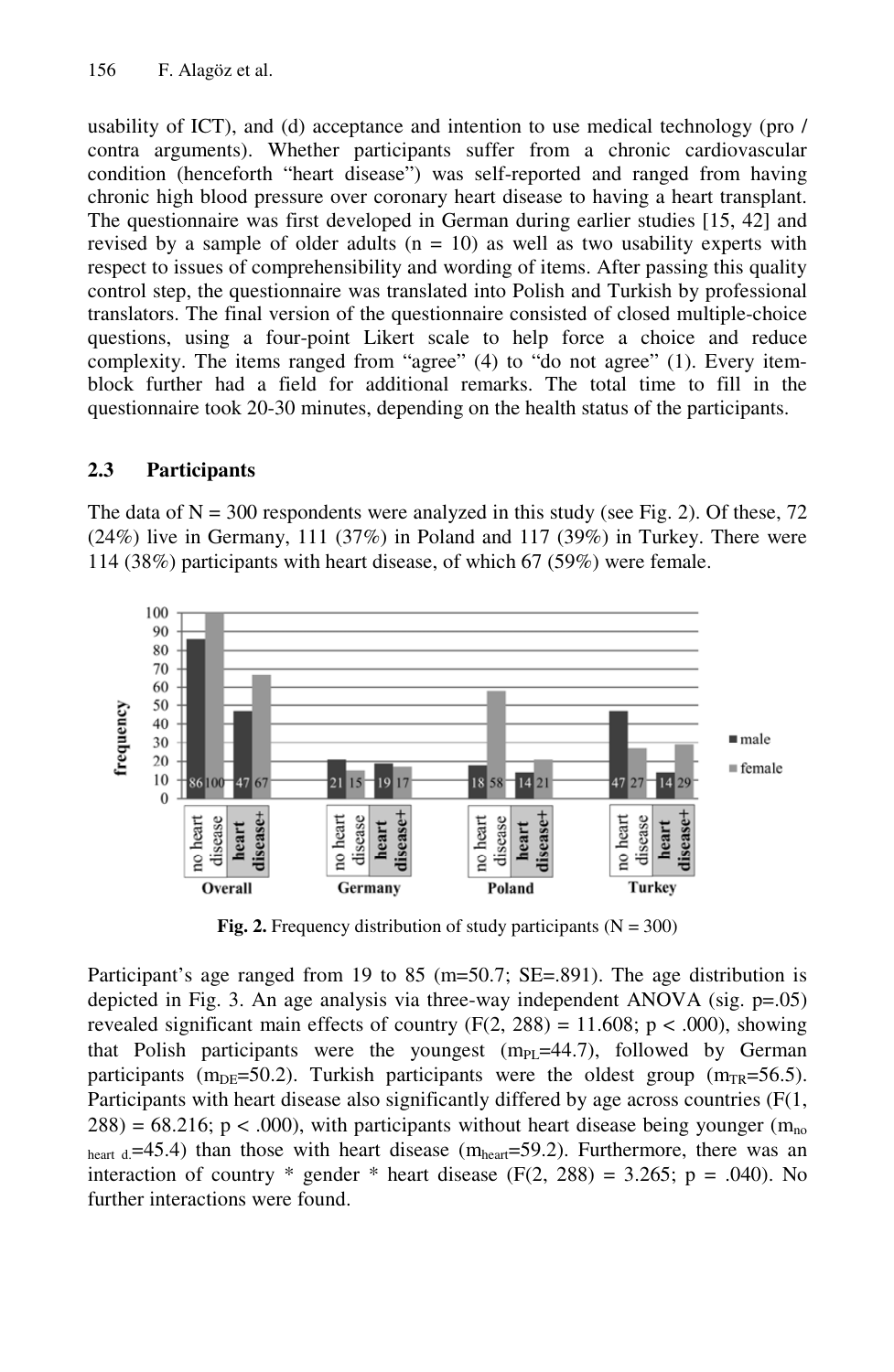

**Fig. 3.** Age distribution by country, gender and heart disease. Error bars show 95% CI

## **3 Results**

Results are presented in a top-down fashion, first describing effects in the overall study sample, and then analyzing more specific effects, like e.g. effects in-between countries. Beforehand, the employed statistical tests are introduced.

#### **3.1 Employed Statistical Tests**

Results were analyzed by Spearman's rank correlations, t-tests and analysis of variance (ANOVA) with Games-Howell post-hoc tests to control type I error rates. Type I error rates were set to  $\alpha = 5\%$  (two-tailed), i.e. the chance to have a false positive result is at most 5%. Type II error rates were set to  $(1-\beta) = 80\%$ , i.e. the chance to detect a genuine effect (if one exists) is at least 80%. Due to the exploratory nature of this study, some results are presented which did not reach the defined error rates. For these results, the exact error rates are computed and reported with the help of the software G\*Power 3.1.3 [33].

Games-Howell post-hoc tests for ANOVAs were all re-run and reported via t-tests, as long as they yielded the same results. For effect sizes, Cohen's d was chosen, where  $d = 0.2$  is referred to as a small effect,  $d = 0.5$  as a medium effect and  $d = 0.8$  as a large effect [34]. Effect sizes for nonparametric tests are reported via Pearson's r, with .1, .3 and .5 referred to as small, medium and large effects respectively.

If assumptions of the parametric tests were violated, the nonparametric equivalent test was run and reported. Overall, t-tests and ANOVAs proved very robust with respect to violations of normality, but often parametric tests showed increased effects sizes, albeit very small increases. Only very different variances led to poor type II errors in parametric tests. In those cases, the appropriate nonparametric results are reported.

#### **3.2 Comparing Overall Pro/Con Totals**

First, the motives for using medical technology, divided into Pro and Con arguments, were compared overall and by country. For clarity, results were scaled to percent,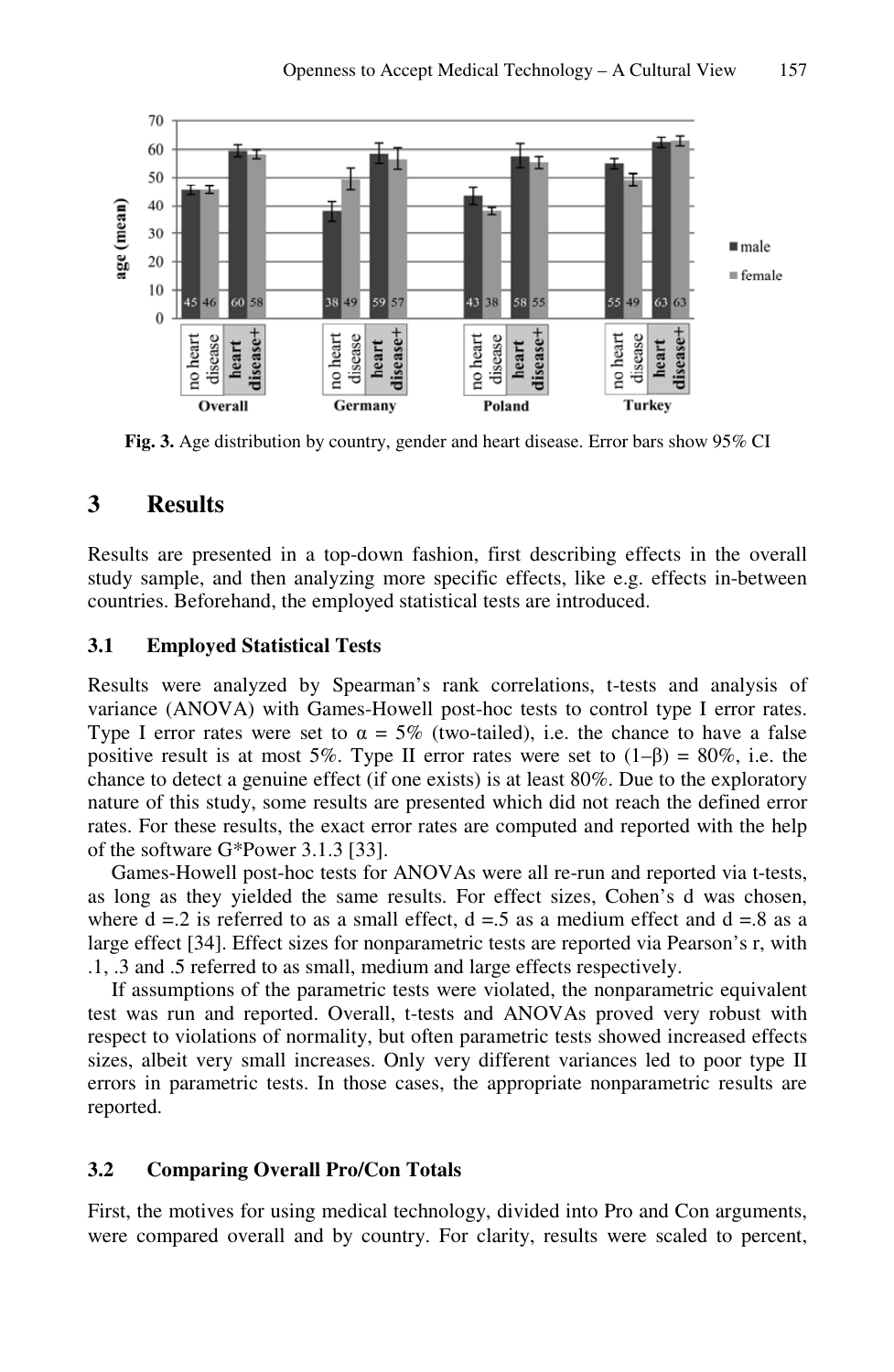with 100% representing the maximum (36 points for pro, 40 points for con) and values greater 50% acceptance. Results show that there is a greater tendency towards using medical technology, as depicted by the increased pro results compared to con (see Fig. 4). The countries differed significantly in their pro scores (Welch's  $F(2,170)$ )  $= 3.251$ ;  $p = .41$ ). On average, polish participants had higher Pro scores than Turkish participants (t(226) = 2.459; p = .015), representing a small effect (d = .331; (1-β) = .70). Con arguments also differed across countries (Kruskall-Walis:  $H(2) = 6.037$ ; p = .049), showing less Con for Germany than Turkey, but the small effect missed a satisfactory type II error rate (t(187) = 2.066; p = .040; d = .300; (1-β) = .50).



**Fig. 4.** Pro and Con for medical technology scores by country, scaled to percent, all participants (N = 300). Values > 50% equal agreement,  $100\%$  is full agreement. Error bars show 95% CI.

## **3.3 Correlation Analysis between Variables**

To guide the following analyses, Spearman's rank correlations were computed (see Table 2). While Con only had one small negative correlation with Pro  $(r = -.209; p <$ .001), Pro had three more small correlations with: females ( $r = 147$ ;  $p < .01$ ), exercise frequency  $(r = .177; p < .001)$  and PU  $(r = .132; p < .05)$ .

**Table 2.** Intercorrelations (Spearman's rank, 2 tailed) of research variables with all participants (N = 300). Only significant values  $p < .05$  are shown (\*p< .01; \*\*\*p< .001).

| $N = 300$         | Pro        | Con | age        | gender                           | heart d.  | exercise  | <b>PEU</b> |
|-------------------|------------|-----|------------|----------------------------------|-----------|-----------|------------|
| Pro               |            |     |            |                                  |           |           |            |
| Contra            | $-.209***$ |     |            |                                  |           |           |            |
| Age               |            |     |            |                                  |           |           |            |
| gender            | $.147*$    |     |            |                                  |           |           |            |
| heart disease     |            |     | $.442***$  |                                  |           |           |            |
| exercise          | $.177***$  |     | $-.133$    |                                  | $-.150*$  |           |            |
| <b>PEU</b> mobile |            |     | $-.516***$ | $-.175***$                       | $-345***$ | $.192***$ |            |
| <b>PU</b> mobile  | .132       |     |            | $-.358***$ $-.173***$ $-.294***$ |           | $.154*$   | $.785***$  |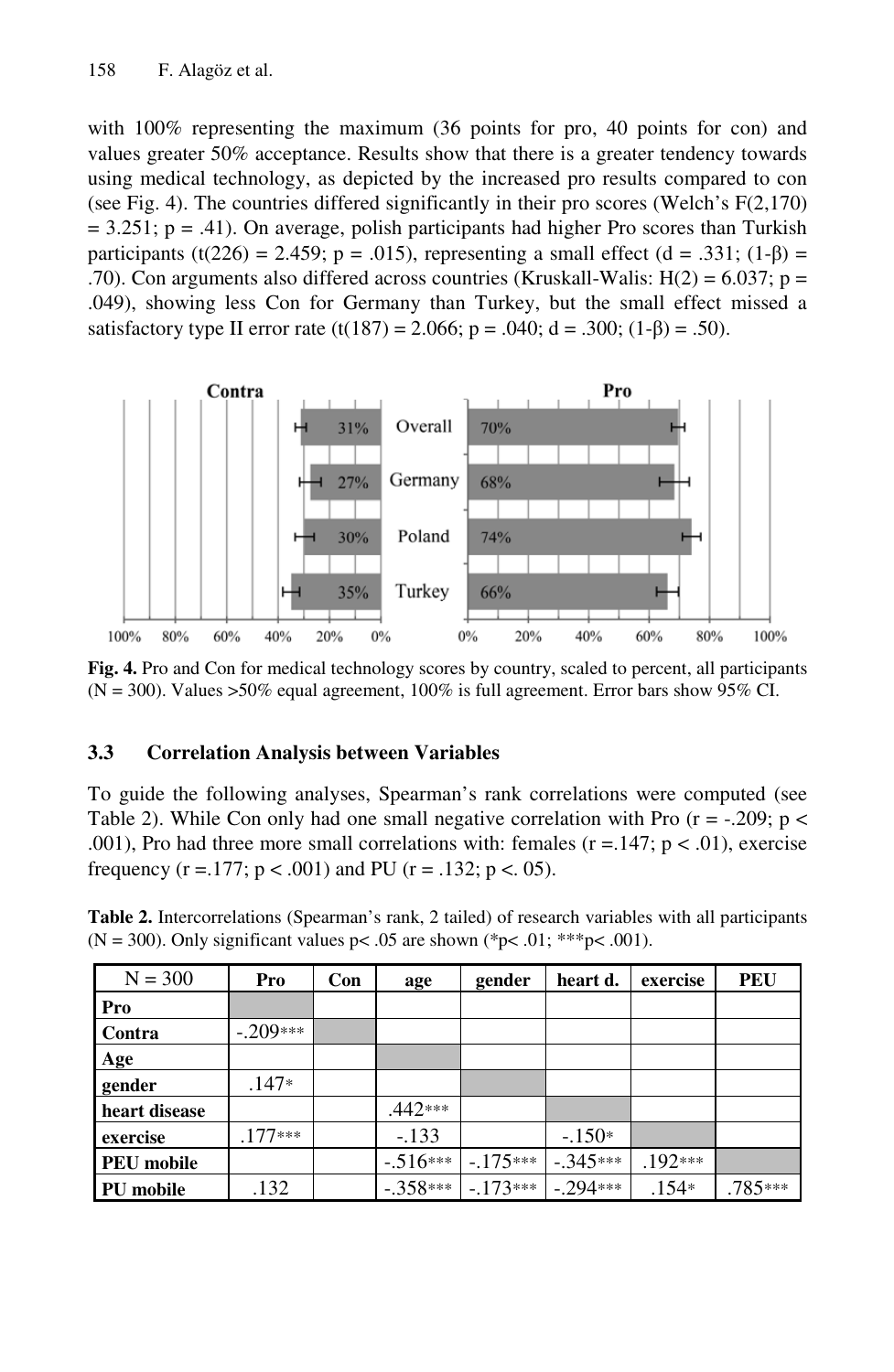Age has a medium-to-large correlation with heart disease ( $r = .442$ ;  $p < .001$ ) and medium-to-large negative correlations with the technology dimensions PEU and PU. These findings conform to earlier research [3, 4, 6, 35] and show that younger adults and males relate to higher technology experience even across countries.

#### **3.4 Comparing Pro/Con Overall**

Detailed effects of the independent variables on Pro and Con are shown in Fig. 5. Overall, when splitting participants into low-Con and high-Con groups via mediansplit (mdn<sub>Con</sub> = 16) and comparing differences in Pro scores, the low-Con group (m=29.04; SE=.572) scored higher on Pro than the high-Con group (m=26.72; SE=.542), which is a highly significant difference  $(t(298) = 2.948$ ;  $p = .003$ ), representing a small effect  $(d = .342)$ . This result was alluded to from earlier correlation analysis. For Pro (max 36 points), there was a very significant difference for gender (t(298) = 2.751;  $p = .006$ ), with females scoring higher (m=28.75; SE=.491) then men (m=26.57; SE=.640), representing a small effect (d = .319; (1- $\beta$ )  $= 79\%$ ). Also, exercising frequency had a very significant effect on Pro (t(298) =  $3.340$ ;  $p = .001$ ), with participants exercising once per week or more scoring higher (m=28.84; SE=.477) then participants exercising less frequently (m=26.16; SE=.673), representing a small-to-medium effect (d = .387; (1-β) = 92%).

Effects of perceived usability of mobile phones (PU mobile) on Pro missed statistical significance (t(298) = 1.810;  $p = .071$ ) and was of small size (d = .210). With N = 300 participants, this small effect can only be detected with  $(1-\beta) = 44\%$ probability, suggesting a false positive effect of PU on Pro. No statistically significant differences were found on Con by independent values.



**Fig. 5.** Pro and Con for medical technology scores, compared by median-splits of independent variables, scaled to percent, all participants ( $N = 300$ ). Error bars show 95% CI.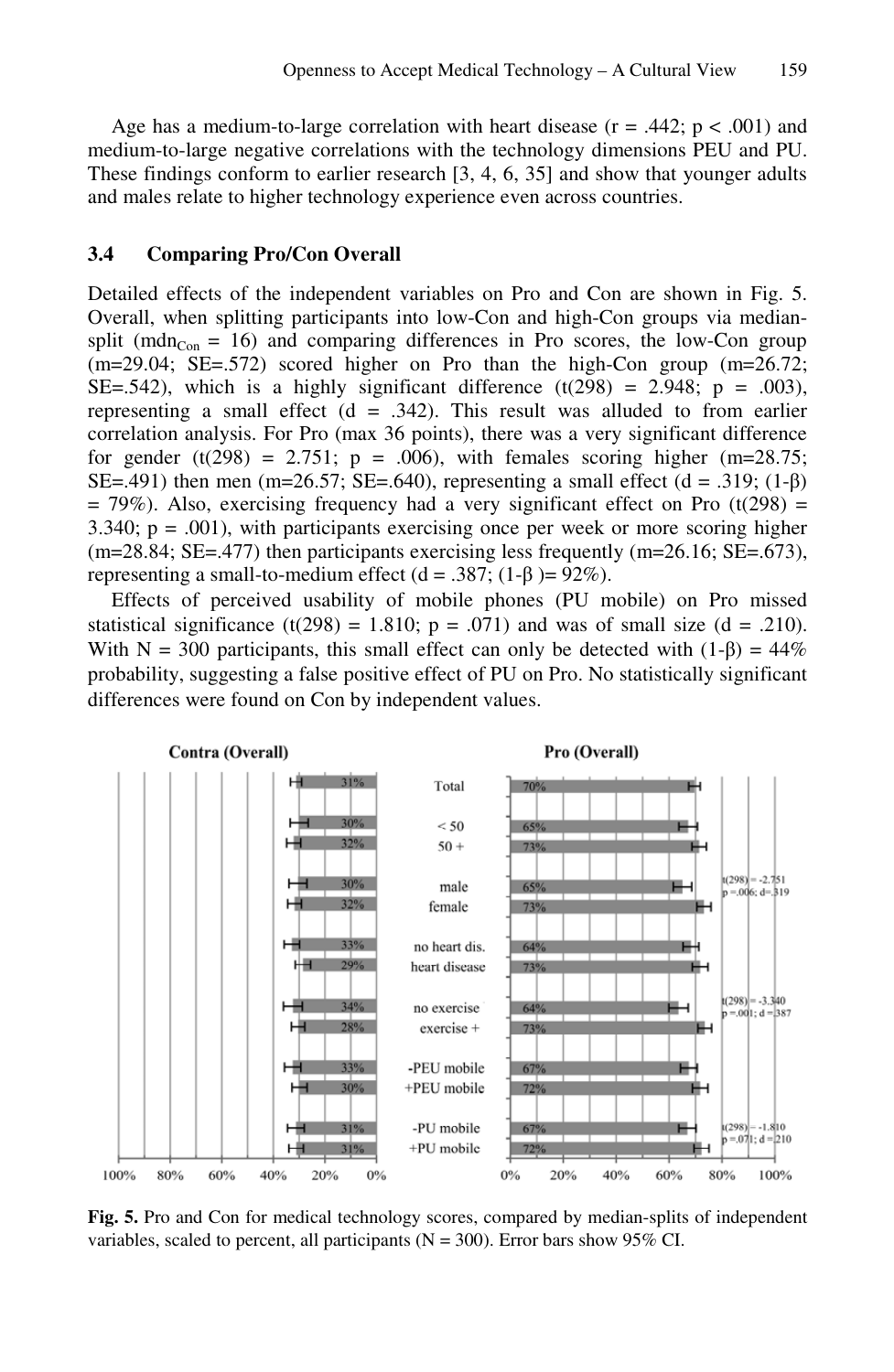There was a significant interaction effect (see Fig. 6 (left)) between age and exercise on Pro scores (F(1, 296) = 10.324; p = .001), indicating that older adults had significantly higher Pro scores when exercising at least once per week (m=30.33; SE=.506) compared to older participants that do not exercise that often (m=25.43; SE=.866). There was no significant effect of exercise frequency on younger adult's Pro scores. The same interaction between age and exercise frequency was also found for Con scores (see Fig. 6 (middle)), but missed statistical significance (F(1, 296) =  $3.210$ ; p =  $.074$ ). A mirror interaction effect of said effect of age and exercise frequency on Pro scores was found for heart disease and exercise frequency on Pro, but missed statistical significance  $(F(1, 296) = 2.776; p = .097)$ .



**Fig. 6.** (Left): interaction graph of age \* exercise on Pro. (Middle): interaction graph of age \* exercise on Con. (Right): interaction graph of age \* PEU on Con.

For Con, there was an interaction of age  $*$  PEU (F(1, 296) = 4.340; p = .038) (see Fig. 6 (right)). While older adult's Con scores remained unaffected by PEU, younger adults with low PEU ( $m=18.88$ ; SE=1.120) scored higher on Con than younger adults with high PEU ( $m=16.26$ ; SE=.651).

#### **3.5 Pro/Con in Germany**

The distribution of Pro and Con values in Germany is depicted in Fig. 7. No statistically significant effects were found. German participants who exercise less than once per week (m=25.80; SE=1.382) scored lower compared to those that exercise at least once per week (m=29.03; SE=1.135), but this effect missed statistical significance (t(70) = 1.814;  $p = .074$ ) and was too small to be reliably detected in a group of this size (N = 72; d = .434;  $(1-\beta) = 44\%$ ).

## **3.6 Pro/Con in Poland**

The distribution of Pro and Con values in Poland is depicted in Fig. 8. On the Pro scale, younger Polish adults (m=27.81; SE=.760) scored significantly lower compared to older adults (m=30.93; SE=.697), which was highly significant result (t(109) = 2.792; p = .006) of medium size (d = .535;). Polish participants with heart disease (m<sub>Pro</sub>=30.80;  $SE_{Pro} = .803$ ;  $m_{Con} = 15.11$ ;  $SE_{Con} = 1.207$ ), compared to those without  $(m_{Pro} = 28.16)$ ;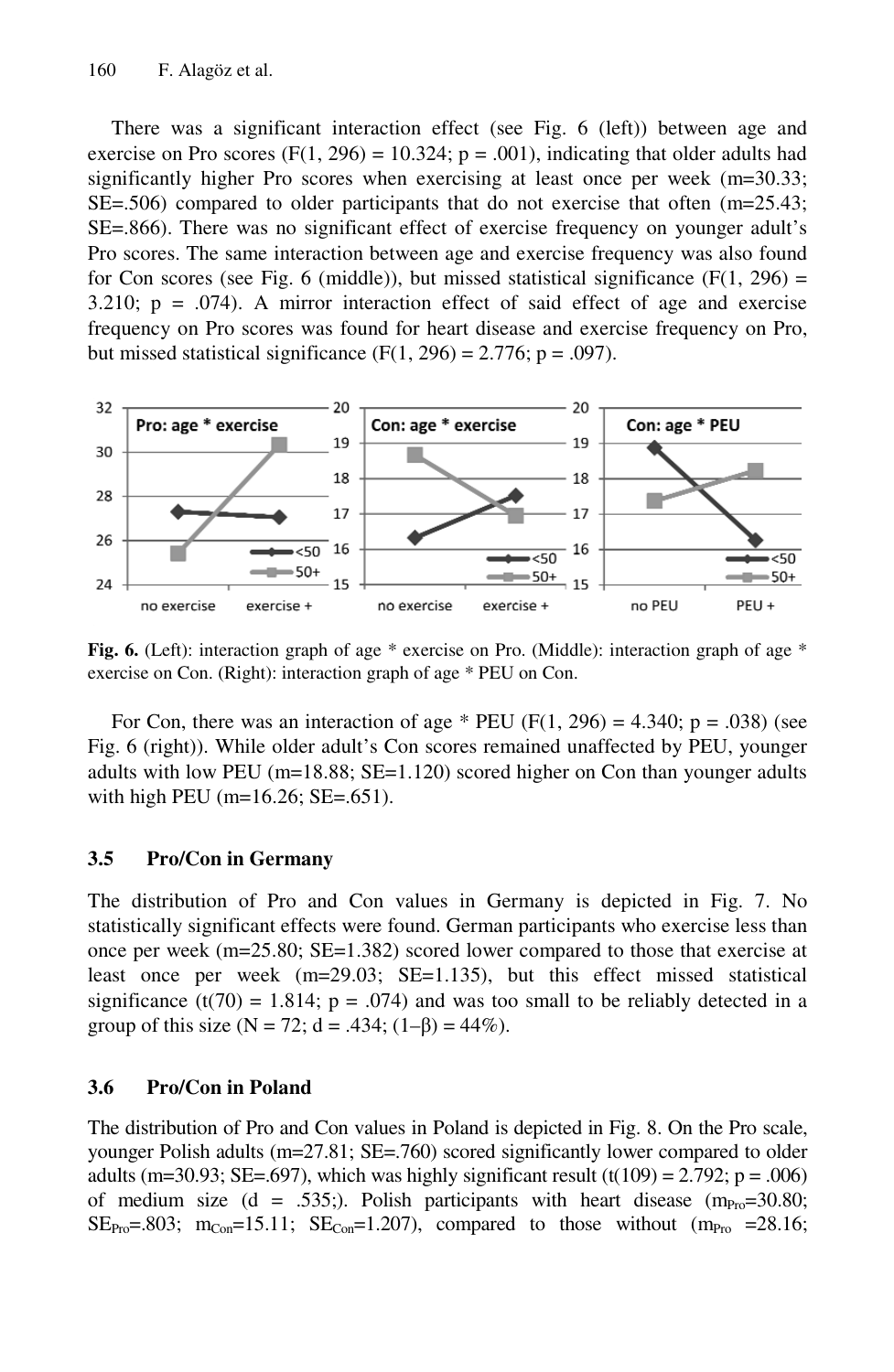

**Fig. 7.** Pro and Con for medical technology scores in Germany  $(N = 72)$ , compared by mediansplits of independent variables, scaled to percent. Error bars show 95% CI.



**Fig. 8.** Pro and Con for medical technology scores in Poland ( $N = 111$ ), compared by mediansplits of independent variables, scaled to percent. Error bars show 95% CI.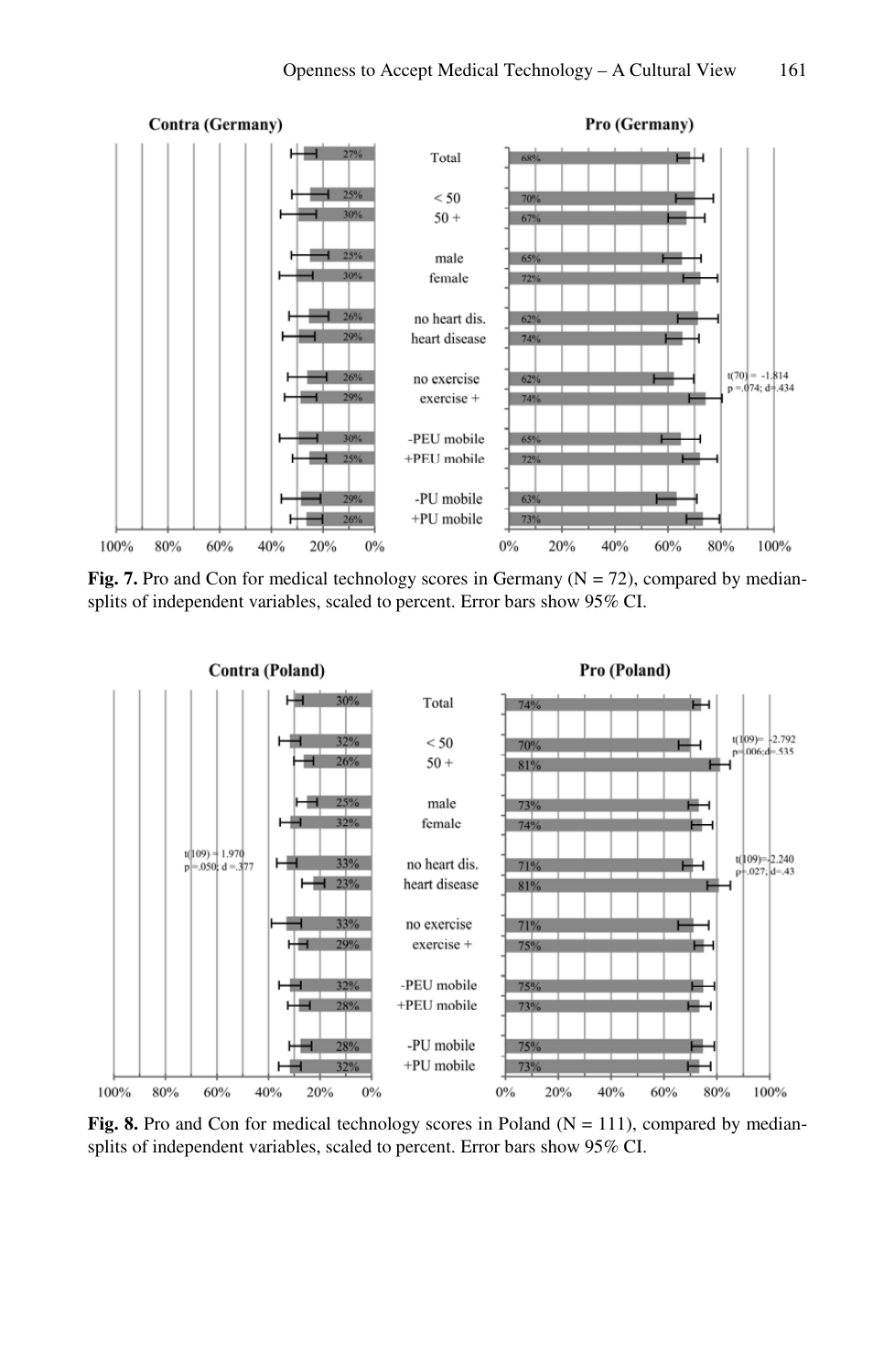$SE_{Pro}$ =.709; m<sub>Con</sub>=17.89;  $SE_{Con}$ =.803), showed higher acceptance of medical technology on both Pro ( $t_{Pro}(109) = 2.240$ ;  $p_{Pro} = .027$ ) and Con ( $t_{Con}(109) = 1.970$ ;  $p_{Con} = .05$ ) scales. The small-to-medium sized Pro effect ( $N = 111$ ; d = .429; (1– $\beta$ ) = 60%) and Con effect  $(d = .377; (1-\beta) = 50\%)$  did not fully reach the desired power of 80%, but the higher prevalence of heart disease in older adults (see Chapter 3.3) and the significant age effect that was found increase the likelihood of a genuine effect.



**Fig. 9.** Pro and Con for medical technology scores in Turkey ( $N = 117$ ), compared by mediansplits of independent variables, scaled to percent. Error bars show 95% CI.

## **3.7 Pro/Con in Turkey**

The distribution of Pro and Con values in Turkey is depicted in Fig. 9. The effects mimic the effects found in the overall sample (see 3.4), although less pronounced. Older adults in Turkey (m=28.43; SE=.806), compared to younger adults (m=25.39; SE=1.009), showed higher Pro scores overall  $(t(115) = 2.35; p = .021)$ , representing a small-to-medium effect, but did not achieve enough power (d = .438; (1–β) = 65%). Participants that exercised regularly (m=28.17; SE=.857) also showed higher Pro scores (t(115) = 2.194;  $p = .030$ ) compared to less frequently exercising adults  $(m=25.30; SE=.1004)$ , revealing a small-to-medium effect, again missing the type II error mark (d = .409; (1– $\beta$ ) = 59%). As in the overall sample, perceived usefulness also increased Pro scores, but missed significance criteria as well  $(t(115) = 1.756; p =$ .082; d = .327; (1–β) = 42%).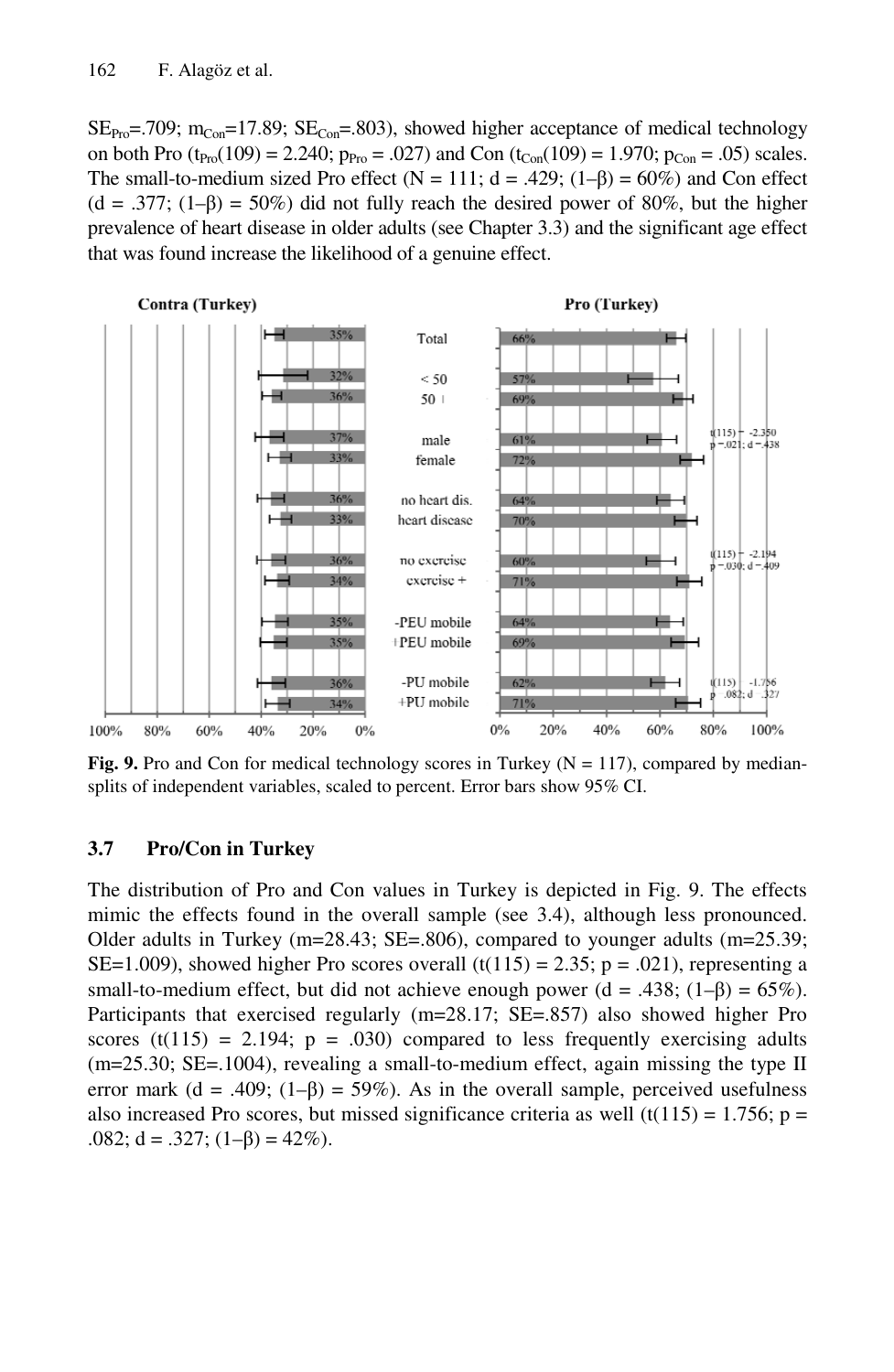#### **3.8 Differences in Pro/Con in between Countries**

Countries differed in several variables (see Fig. 10). Gender analysis revealed significant differences across countries (Welch's F(2, 81) = 3.841; p = .025), with Turkish males  $(m=25.39: SE=1.009)$  scoring lower than Polish males  $(m=28.75;$ SE=.727). This effect was mirrored on Con scores as well  $(F(2, 130) = 4.493$ ; p =  $(0.013)$ , with higher Con scores in Turkish males (m=18.93; SE= $(0.808)$ ) and more reservation against medical technology than Polish (m=15.78; SE=.960) or German males (m=15.78; SE=.966), as alluded to by correlation analysis in Chapter 3.3.



**Fig. 10.** Pro scores for medical technology (percent) by country ( $N_{DE}=72$ ;  $N_{PL}=111$ ;  $N_{TR}=117$ ), compared by median-split of age, gender, heart disease and exercise. Error bars show 95% CI.

Of the two technology experience scales PEU and PU, only low PU had a difference across countries on Pro scores (Welch's  $F(2, 82) = 4.330$ ; p = .016). Here, participants within the lower group of PU scores from Germany (m=26.09; SE=1.393) and Turkey (m=25.74; SE=.987) scored lower than participants in Poland (m=29.18; SE=.791).

Analysis of age by country showed significant main effects of age  $(F(1, 294) =$ 4.309;  $p = .39$ ) and country (F(2, 294) = 5.699;  $p < .000$ ). Fig. 11 shows that older adults alone differed very significantly in their Pro scores across countries  $(F(2, 168))$  $= 4.851$ ; p = .009), with older adults from Poland (m=30.93; SE=.697) scoring higher than those from Germany (m=27.08; SE=1.269) and Turkey (m=27.54; SE=.679). Participants with heart disease across countries showed the same effect  $(F(2, 111)) =$ 5.144;  $p = .007$ ), which may be due to the higher prevalence of heart disease in older adults (see Chapter 3.3). It is interesting to note that the apparent trend of participants in Poland and Turkey, to increase in Pro scores from younger to older adults, did not occur in Germany, although this interaction effect did not reach statistical significance (country\*age:  $F(2, 294) = 2.152$ ;  $p = .118$ ). The same trend was observable in participants with heart disease, but the interaction also did not reach significance (country\*heart disease:  $F(2, 294) = 2.057$ ;  $p = .130$ ).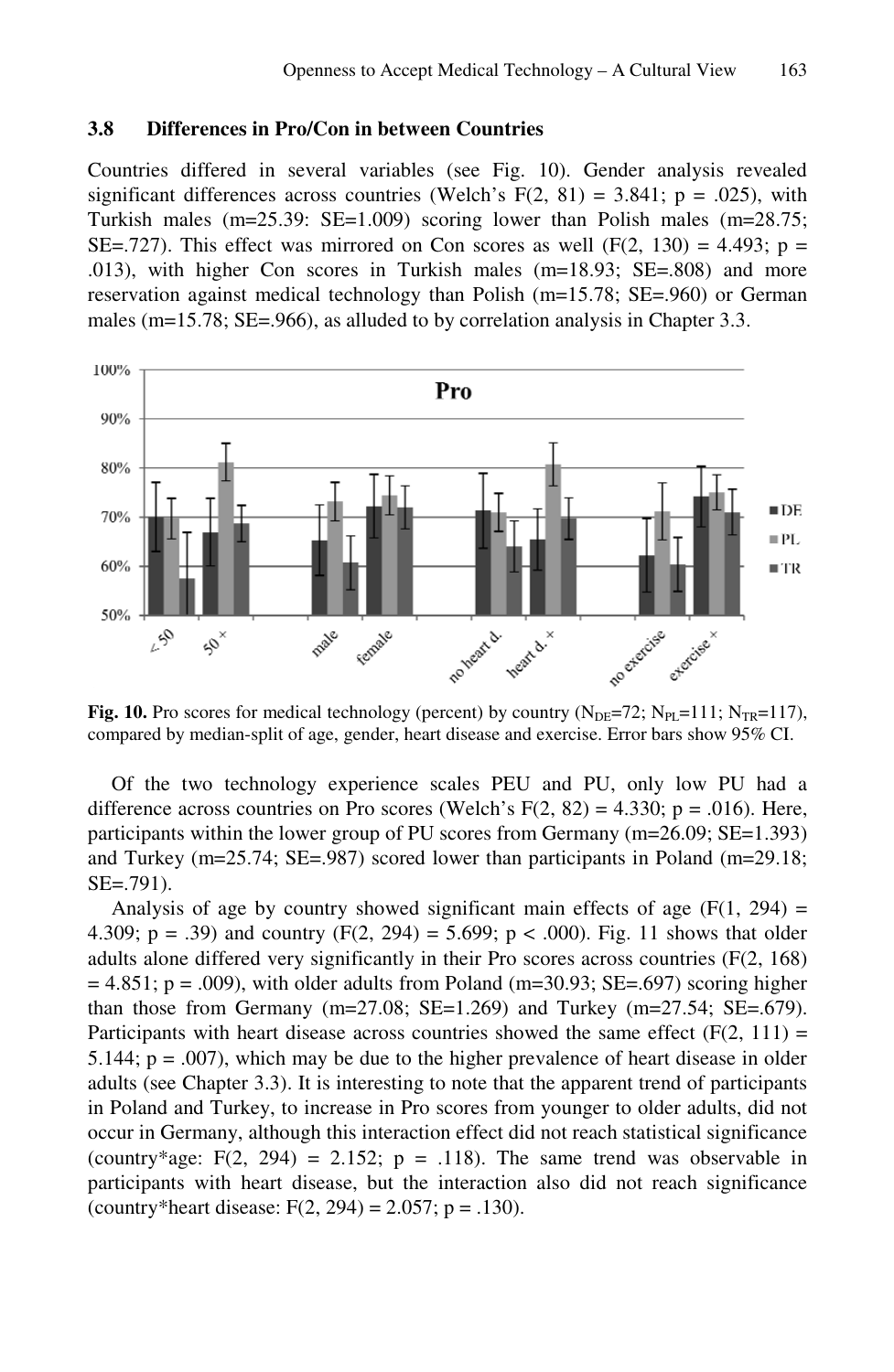

**Fig. 11.** Differences in Pro scores (absolute) for medical technology by country, compared by median-split of age  $(N_{DE}=72; N_{PI}=111; N_{TR}=117)$ 

#### **3.9 A Special Look at Gender and Heart Disease**

As the previous results suggested that gender and chronic heart disease have significant effects on medical technology acceptance, a more detailed analysis is warranted. An analysis of gender and the technology variables PEU (Fig. 12, left) and PU (Fig. 12, right) again revealed significant main effects of gender (F $(1, 296)$  = 11.385;  $p < .000$ ), but this time also PEU (F(1, 296) = 6.446;  $p = .012$ ), as well as a significant interactions of gender \* PEU (F(1, 296) = 6.491;  $p = .011$ ). When graphing the results, it interesting to note that PEU had no effect on women's pro scores, but pro scores of males with low PEU ( $m = 23.98$ ; SE = 1.180) were significantly lower than the scores of males with high PEU ( $m = 28.76$ ; SE = .599). The exact duplicate effect was found when analyzing gender and PU, although the interaction of gender \* PU was only marginally significant  $(F(1, 296) = 2.931; p = .088)$ .



**Fig. 12.** Interaction graphs of (left) gender \* PEU on Pro, and (right) of gender\*PU on Pro

Exercising frequency also has an interesting gender component (Fig. 13, right). Again, both gender (F(1, 296) = 6.920; p = .009) and exercise (F(1, 296) = 9.725; p = .002) show significant main effects where again male's pro scores increased significantly from no exercise ( $m = 24.55$ ;  $SE = 1.012$ ) to exercising at least once per week (m = 28.34; SE = .752). The interaction gender  $*$  exercise missed marginal significance (F(1, 296) = 2.572; p = .110). Comparing exercise and heart disease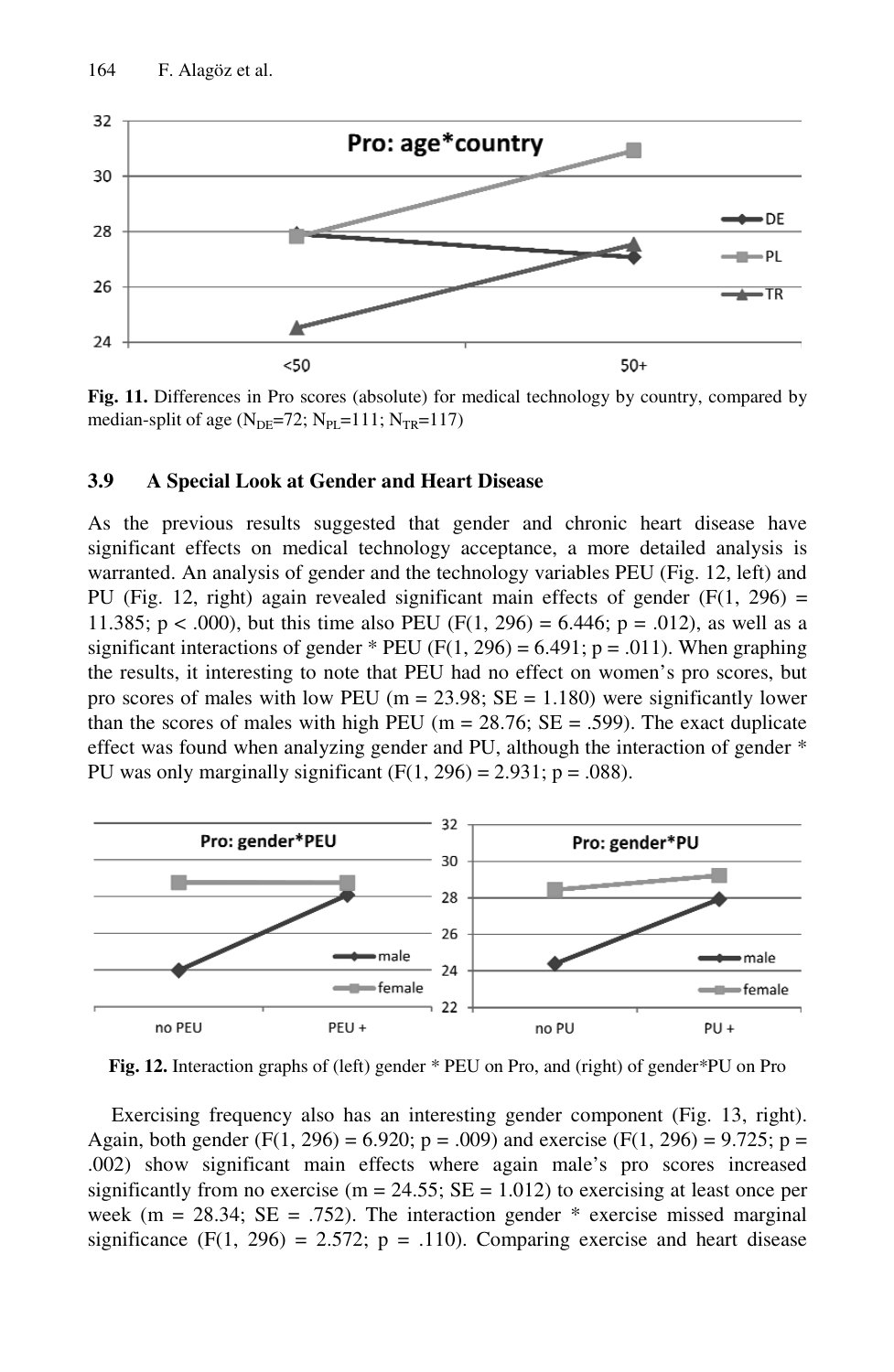(Fig. 13, left), exercising showed a significant main effect (F(1, 296) = 13.989; p < .000), but while there was no significant main effect of heart disease and only a marginally significant interaction heart disease \* exercise (F(1, 296) = 2.776; p = .097), t-tests revealed (t(112) = 3.349;  $p < .000$ ) that participants with heart disease that exercised regularly had significantly higher ( $m = 25.92$ ;  $SE = .820$ ) pro scores than those that exercised less than once per week ( $m = 30.35$ ;  $SE = .632$ ), revealing a large effect (d = .821; (1–β) = 99%).



**Fig. 13.** Interactions of (left): exercise\*heart disease on Pro, (right): exercise\*gender on Pro

### **4 Discussion**

The present study aimed to investigate the different acceptance factors for medical technology across countries from Europe to the Middle East. Differentiated by motives for use (Pro arguments) and usage barriers (Con arguments), the study analyzed the contributions of individual factors, such as age, gender, exercising frequency, as well as technology experience and chronic cardiovascular disease, on motives for using medical technology. Overall, a quite large group of 300 participants in all countries took part, with a wide age range (19-85 years) and gender equality (56% women). Also, 38% of participants (across countries) were reached in order to analyze the impact of health states on medical technology acceptance.

Before discussing the results, including the study's limitations and implications for future research, it is worthy to note that the acceptance of medical technology is a highly sensitive topic, touching on intimate and personal aspects, and is in many ways different from the usage and acceptance of ICT from the perspective of users, even though the underlying technology might be the very same [30]. Participants showed high interest in the topic as well as high willingness to participate and contribute to the understanding of medical technology, which was valid for all three countries. There was an increased awareness for the societal needs of medical technology and significant motivation to share one's opinions and fears. Apparently, questions about one's individual aging and potential confrontation with medical technology are topics that people are aware of and with which they are dealing thoroughly.

A first insight refers to an overall evaluation of the extent of medical technology acceptance. Results reveal a considerably higher willingness to use medical technology compared to perceived usage barriers, as is reflected by the Pro scores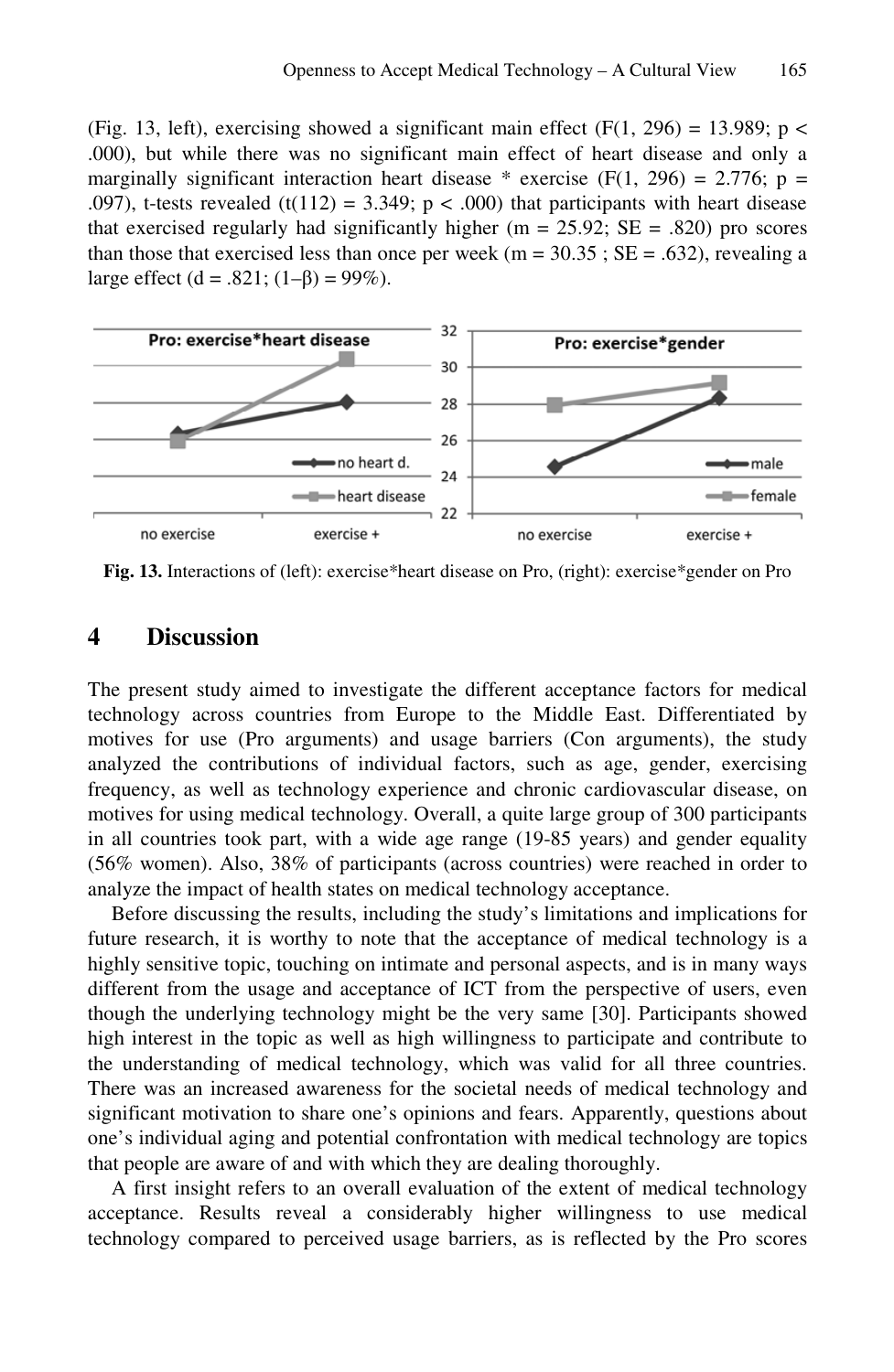outweighing the Con scores about 7:3, independently of country of origin (even though the absolute extent of pro vs. con differed across cultures). Thus, the weighing of "more pro" than "con" using motivation can be referred to as a culture-unspecific and universal, respectively. It was furthermore reassuring to find that older participants scored equally well as younger participants. This may be due to the fact that older participants may need medical technology more than younger participants, increasing the perceived usefulness of medical technology [7], which in turn might positively influence acceptance scores. This was especially true in this study sample, since heart disease was more prevalent in older participants, and can be summarized in one participant's commentary:

*"Having to cope with my chronic illnesses, I would like to point out that I'm looking forward to every device that could help ease my life."* 

- Turkish female, 74, suffering from diabetes and multiple heart diseases

In all results obtained in this study, most striking were the effects of gender and exercise on acceptance patterns. Women in particular displayed much higher acceptance of medical technology, although utilization barriers showed no gender effects. This suggests that while both males and females seem to share the same doubts, women are generally more open to medical technology than males. Male participant's acceptance (pro) scores did only catch up to women's scores when a) males exercise at least once per week, although exercising had a positive effect on women's pro scores as well, or b) when males, especially in Turkey, have high scores in PEU and PU. Generally, the effects of PEU and PU were weak overall, especially for women, mostly just affecting only young males. Even though the ender effect in this study was clear and showed a higher openness to use medical technology in female users, a cautionary note regards the "simplicity" of this outcome. Recent studies showed [3, 9] that women's higher openness to medical technology tilts over when not the general usage of medical technology but the acceptance of a specific medical technology has to be evaluated Women's positive attitude towards medical technology declines considerably when it comes to the question of accepting body near or even invasive medical technology (e.g. [9]), in which the perceived risk of physical harm is high. The same applies if a smart robot supporting medial care at home has to be evaluated ([3]): Whereas for both gender the usage motives as well as the usage barriers play an important role for explaining the intention to use a smart robot, women showed an overall lower acceptance to accept a technical device in the caring context at all. In addition, women's acceptance was moderated by age, showing that there is a greater difference in acceptance between younger and older women than it is within the group of men. Thus, gender effects seem to be a highly complex in the medical technology context, torn between gendered differences in social role taking, reluctance to take risks and technology affinity.

This again confirms that traditional acceptance models, like e.g. the TAM, cannot simply be translated and adopted for health related technologies [3, 4, 5, 6, 7, 8, 9].

Furthermore, it was quite unexpected to find such a profound impact of exercising frequency. With participants older than 50 years of age, or those participants suffering from a chronic heart disease, an exercising frequency of at least once per week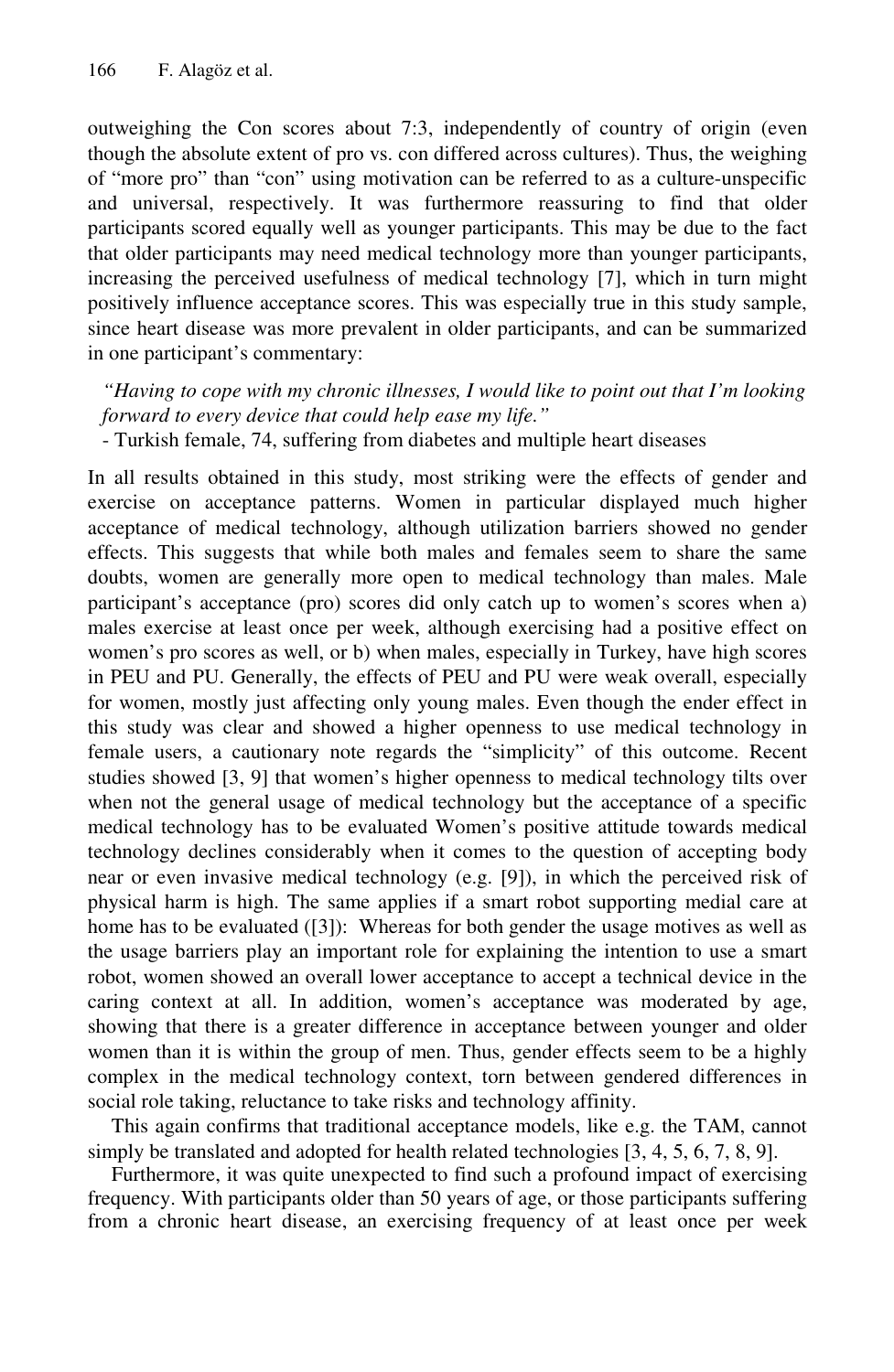significantly increased acceptance (pro) scores and reduced barriers (con). It would be interesting to study if this increase in pro and decrease in con scores is connected to a) the increase in mental capacity in older patients who exercise regularly [36], b) increased health awareness and consequently higher perceived usefulness of health related applications, c) personality traits, such as higher conscientiousness in the "big five" [37], or a mixture of all.

Based on these findings, the most receptive target demographic for medical technology products seem to be older women with a chronic cardiovascular condition that exercise regularly, especially in Poland.

Of the three countries studied, each has a unique history and current economical standing, and Poland and Turkey each show a special motivation towards technology, possibly due to wanting to close the economical gap to more developed countries [23], such as Germany. This difference might be reflected in the trend displayed in Fig. 11, where Polish and Turkish participants significantly increased in their acceptance of medical technology as they aged, which was absent in Germany. It is also interesting to note that Turkish participants generally show lower acceptance and more utilization barriers. It would be interesting to see if this might be based on religious aspects [14, 16], as in the following unique commentary (Turkish male, 57):

*"I am a 57 year old Imam, who was ill only once in his life and who is still carrying the hepatitis B virus (1978). Since then I've always been healthy and have not visited a doctor ever again. I believe that an Imam has to be his own best doctor."* 

We should be aware that the claim for "universal access" and the overcoming of the "digital divide" always implies a specific cultural system. Since technology development and designs across countries are highly desirable but intricate on global markets, a deep understanding and appreciation of factors underlying technology acceptance, beyond national boundaries and cultural contexts, is of high importance.

## **5 Limitations of the Approach and Future Research Duties**

Even though the present study revealed interesting insights into cultural facets of technology acceptance patterns, it - of course – can be only a glimpse into medical technology acceptance. We are definitively aware that, strictly speaking, "cultural effects" have been treated quite superficial in this study and this applies to the conceptualization, operationalization and analysis of cultural acceptance, given the many facts of underlying drivers within culture and technology utilization behaviors. Future studies will have to scrutinize the nature of the culturally formed acceptance, and some of the future research duties are shortly outlined here.

- So far, we only divided the sample according to "health" and a generic category of "heart diseased". Next studies will have to differentiate different forms and extents of heart diseases, and compare the acceptance patterns of heart-affected people to people suffering from other chronic illnesses. This would allow a deeper understanding if acceptance and coping strategies do follow a more universal "illness" pattern or, whether kind and form of chronic disease might impact acceptance differentially [38, 39].
- Another shortcoming regards the selection of countries and culture, respectively. Due to the personal family background of authors we selected these three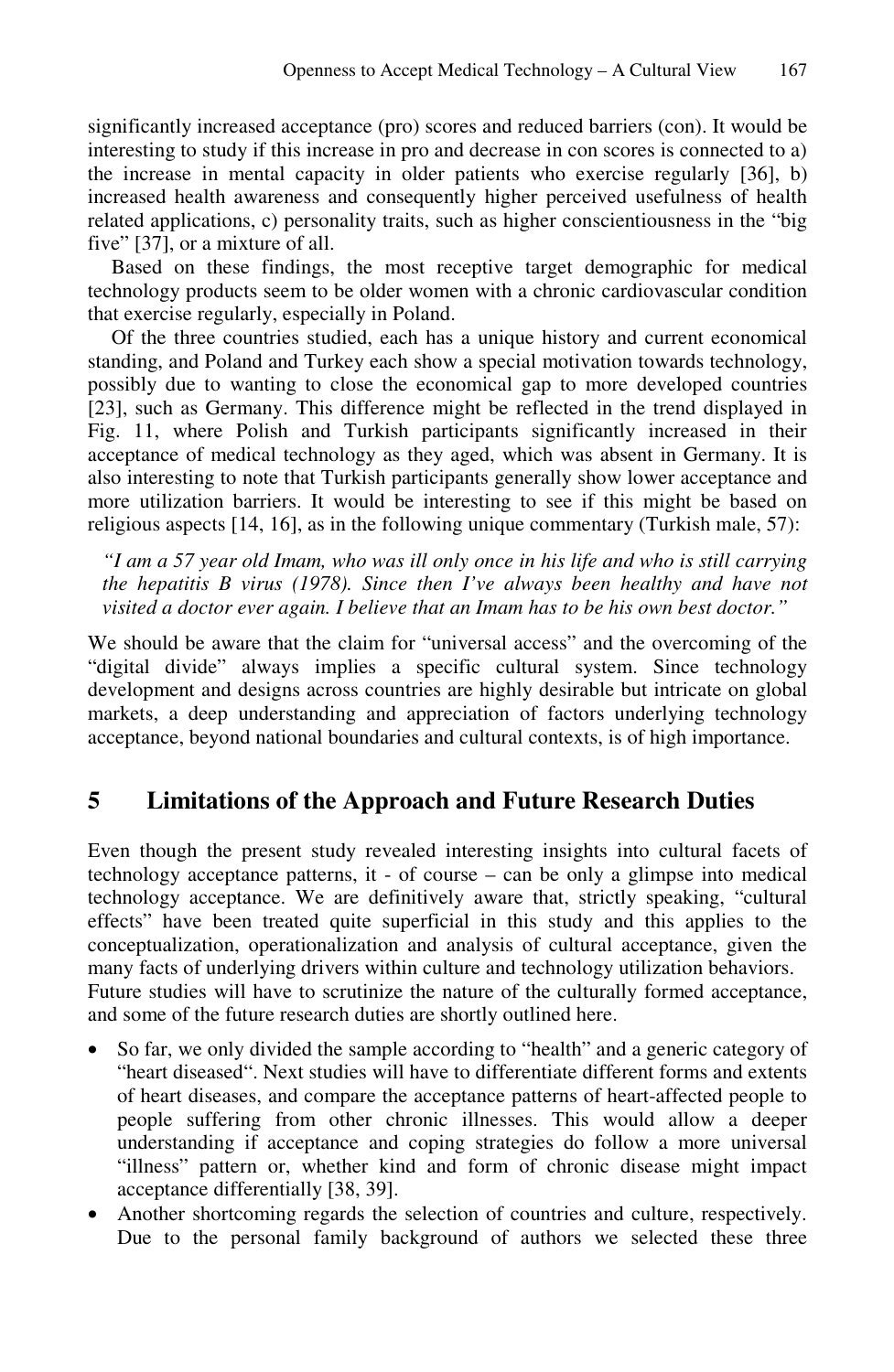countries. We learned that there are large differences regarding the impact and value of family responsibility, commitment and care for the aged and chronically ill across the three countries [15]. Beyond the comparison of these three countries, a more detailed approach would be welcome that informs about the country specific ageing policy, ethical and societal values regarding illness and end of lives and the acceptance of medical technology as part of it.

- Also, the impact of the technical standard and technical development of a country is assumed to form acceptance for medical technology in addition [23]. Here, it would be insightful to include other countries that differ in their technical development (e.g. Nigeria [40] or Japan [41]).
- A next point addresses the type of medical technology, which was not yet differentially investigated in this study. Rather, "medical technology" was used quite generic. However, kind, type and specific characteristics of medical technology differ grossly, ranging from invasive medical technology (e.g. stent, [9]), medical technology implemented in clothes [9] up to mobile devices used in a medical context [30, 38, 39].
- The impact of gender [3,9] and religion [14, 16] with respect to the handling of body-related ethics are distinctive factors that should be further addressed.

**Acknowledgements.** Many thanks to the international respondents in Poland, Turkey, and Germany to openly participate in this research. Thanks also to three anonymous reviewers for their critical and constructive comments on an earlier version of this manuscript. This work was funded by the Excellence Initiative of German State and Federal Government.

## **References**

- 1. Davis, F.D.: Perceived Usefulness, Perceived Ease of Use, and User Acceptance of Information Technology. MIS Quarterly 13, 319–337 (1989)
- 2. Venkatesh, V., Morris, M.G., Davis, G.B., Davis, F.D.: User acceptance of information technology: Toward a unified view. MIS Quarterly 27(3), 425–478 (2003)
- 3. Wilkowska, W., Gaul, S., Ziefle, M.: A Small but Significant Difference The Role of Gender on Acceptance of Medical Assistive Technologies. In: Leitner, G., Hitz, M., Holzinger, A. (eds.) USAB 2010. LNCS, vol. 6389, pp. 82–100. Springer, Heidelberg (2010)
- 4. Wilkowska, W., Ziefle, M.: User diversity as a challenge for the integration of medical technology into future home environments. In: Ziefle, M., Röcker, C. (eds.) Human-Centred Design of eHealth Technologies, pp. 95–126. IGI Global, Hershey (2011)
- 5. Ziefle, M., Jakobs, E.-M.: New challenges in Human Computer Interaction: Strategic Directions and Interdisciplinary Trends. In: 4th International Conference on Competitive Manufacturing Technologies, pp. 389–398. University of Stellenbosch, South Africa (2010)
- 6. Arning, K., Ziefle, M.: Understanding differences in PDA acceptance and performance. Computers in Human Behaviour 23(6), 2904–2927 (2007)
- 7. Arning, K., Ziefle, M.: Different Perspectives on Technology Acceptance: The Role of Technology Type and Age. In: Holzinger, A., Miesenberger, K. (eds.) USAB 2009. LNCS, vol. 5889, pp. 20–41. Springer, Heidelberg (2009)
- 8. Gaul, S., Ziefle, M.: Smart Home Technologies: Insights into Generation-Specific Acceptance Motives. In: Holzinger, A., Miesenberger, K. (eds.) USAB 2009. LNCS, vol. 5889, pp. 312–332. Springer, Heidelberg (2009)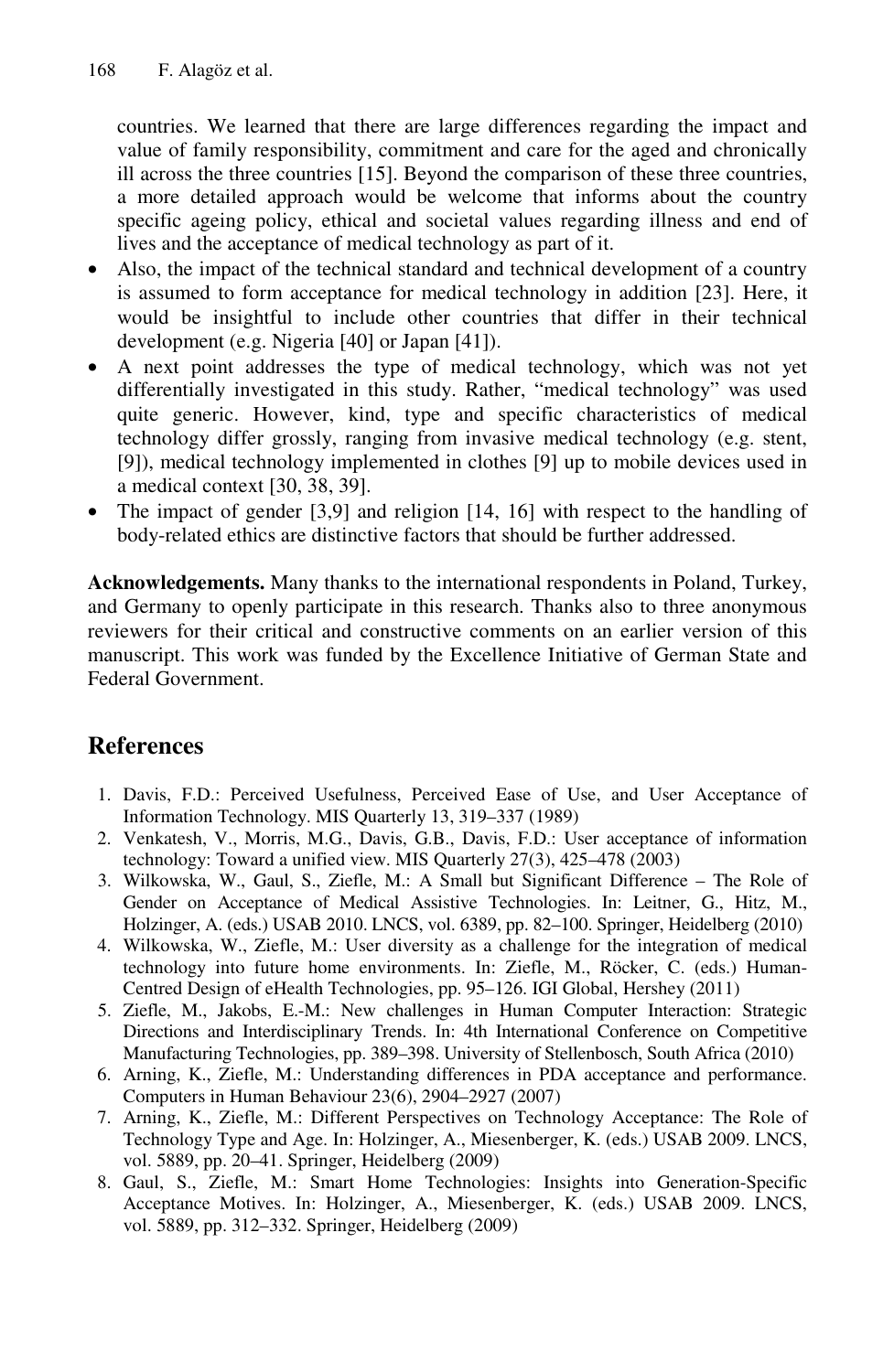- 9. Ziefle, M., Schaar, A.K.: Gender differences in acceptance and attitudes towards an invasive medical stent. Electronic Journal of Health Informatics 6(2), e13, 1–18 (2011)
- 10. Tedre, M., Sutinen, E., Kähkönen, E., Kommers, P.: Ethnocomputing: ICT in cultural and social context. Communications of the ACM 49(1), 126–130 (2006)
- 11. Rogers, Y.: The Changing Face of Human-Computer Interaction in the Age of Ubiquitous Computing. In: Holzinger, A., Miesenberger, K. (eds.) USAB 2009. LNCS, vol. 5889, pp. 1–19. Springer, Heidelberg (2009)
- 12. Maguire, M., Osman, Z.: Designing for older and inexperienced mobile phone users. In: Stephanidis, C. (ed.) Universal Access in HCI: Inclusive Design in the Information Society, pp. 439–443. LEA, Mahwah (2003)
- 13. Straub, D., Keil, M., Brenner, W.: Testing the technology acceptance model across cultures: A three country study. Information & Management 33(1), 1–11 (1997)
- 14. Straub, D., Loch, K., Hill, C.: Transfer of Information technology to the Arab World: A test of Cultural influence modeling. In: Dadashuadeh, M. (ed.) Information Technology Management in Developing Countries, pp. 92–151. IRM Press, Hershey (2002)
- 15. Alagöz, F., Calero Valdez, A., Wilkowska, W., Ziefle, M., Dorner, S., Holzinger, A.: From Cloud Computing to Mobile Internet, From User Focus to Culture and Hedonism: The Crucible of Mobile Health Care and Wellness Applications. In: IEEE 5th International Conference on Pervasive Computing and Applications, pp. 38–45 (2010)
- 16. Teo, T., Su Luan, W., Sing, C.C.: A cross-cultural examination of the intention to use technology between Singaporean and Malaysian pre-service teachers: an application of the TAM. Educational Technology & Society 11(4), 265–280 (2008)
- 17. Arenas-Gaitána, J., Ramírez-Correab, P., Rondán-Cataluñaa, F.: Cross cultural analysis of the use and perceptions of web Based learning systems. Computers & Education 57(2), 1762–1774 (2011)
- 18. Srite, M., Karahanna, E.: The Role of Espoused National Cultural Values in Technology Acceptance. MIS Quarterly 30, 3 (2006)
- 19. Hofstede, G.: Culture's Consequences. In: International Differences in Work-Related Values. Sage, Beverly-Hills (1980)
- 20. Leidner, D., Kayworth, T.: A Review of Culture in Information Systems Research: Toward a Theory of Information Technology Culture Conflict. MIS Quarterly 30, 2 (2006)
- 21. Kedia, B., Bhagat, R.: Cultural Constraints on Transfer of Technology across Nations. Academy of Management Review 13(4), 471–559 (1988)
- 22. Choon, Y.-Y.: Cross-Cultural Issues in Human-Computer Interaction. In: Karwowski, W. (ed.) International Encyclopedia of Ergonomics and Human Factors, pp. 1063–1069. Taylor & Francis, London (2005)
- 23. Anandarajan, M., Igbaria, M., Anakwe, U.: IT acceptance in a less-developed country: a motivational factor perspective. International Journal of Information Management 22(1), 47–65 (2002)
- 24. Pai, F.-Y., Huang, K.: Applying the Technology Acceptance Model to the introduction of healthcare information systems. Technological Forecasting and Social Change 78(4), 650– 660 (2011)
- 25. Campiniha-Bacote, J.: The Process of Cultural Competence in the delivery of Health care Services: A Model of Care. Journal of Transcultural Nursing 13(3), 181–184 (2002)
- 26. Klessig, J.: Cross-cultural Medicine A Decade Later. The Effect of Values and Culture on Life-Support Decisions. The Western Journal of Medicine 157, 316–322 (1992)
- 27. Searight, H., Gafford, J.: Cultural Diversity at the End of Life: Issues and Guidelines for Family Physicians. American Family Physician 71(3), 515–525 (2005)